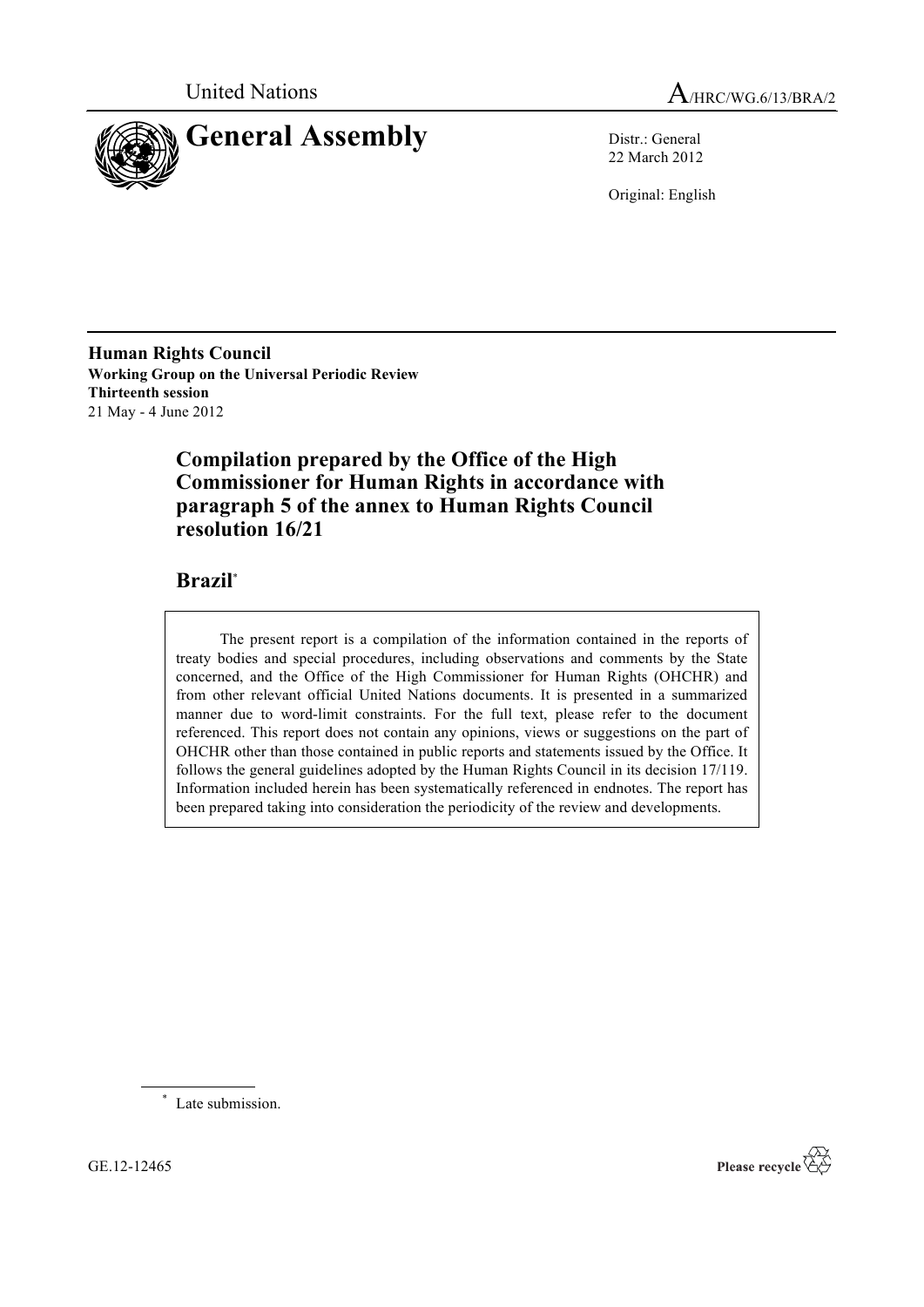# **I. Background and framework**

# **A. Scope of international obligations**<sup>1</sup>

#### **Universal human rights treaties**<sup>2</sup>

|                                                        | Status during previous cycle                                                                                                                                                          | Action after review                                        | Not ratified/not accepted                                              |
|--------------------------------------------------------|---------------------------------------------------------------------------------------------------------------------------------------------------------------------------------------|------------------------------------------------------------|------------------------------------------------------------------------|
| Ratification,<br>accession<br>or succession            | <b>ICERD</b> (1968)<br><b>ICESCR</b> (1992)<br><b>ICCPR</b> (1992)<br>CEDAW (1984)<br>CAT (1989)<br>OP-CAT (2007)<br>CRC (1990)<br><b>OP-CRC-AC</b> (2004)<br><b>OP-CRC-SC (2004)</b> | CRPD (Aug. 2008)<br><b>ICCPR-OP 2 (2009)</b><br>CED (2010) | <b>ICRMW</b>                                                           |
| Reservations.<br>declarations and/or<br>understandings | CEDAW, art. 29, para. 1<br>CRC-OP-AC, art. 3, para. 2                                                                                                                                 | ICCPR-OP $2$ , art. $2$                                    |                                                                        |
| Complaint<br>procedures <sup>3</sup>                   | ICERD, art. 14 (2002)<br>CAT, art. 22 (2006)<br>$OP$ -CEDAW $(2002)$                                                                                                                  | ICCPR-OP 1 (2009)<br><b>OP-CRPD</b> (Aug. 2008)            | <b>OP-ICESCR</b><br>$\mathsf{CED}, \mathsf{art}, 31$<br>ICRMW, art. 77 |

#### **Other main relevant international instruments**

|                                             | Status during previous cycle                                                                      | Action after review                                                     | Not ratified                                                                    |
|---------------------------------------------|---------------------------------------------------------------------------------------------------|-------------------------------------------------------------------------|---------------------------------------------------------------------------------|
| Ratification,<br>accession<br>or succession | Convention on the Prevention<br>and Punishment of the Crime of<br>Genocide,                       | <b>Additional Protocol III</b><br>to the 1949 Geneva<br>Conventions $8$ | <b>ILO Convention No. 189</b><br>concerning Decent Work<br>for Domestic Workers |
|                                             | Rome Statute of the International<br>Criminal Court                                               |                                                                         | $II.O$ Convention $N^{\circ}$ 87<br>concerning Freedom of                       |
|                                             | Refugees and stateless persons <sup>4</sup>                                                       |                                                                         | Association and<br>Protection of the Right                                      |
|                                             | Geneva Conventions of 12<br>August 1949 and Additional<br>Protocols I and II thereto <sup>5</sup> |                                                                         | to Organise                                                                     |
|                                             | Palermo Protocol <sup>6</sup>                                                                     |                                                                         |                                                                                 |
|                                             | ILO Fundamental Conventions <sup>7</sup>                                                          |                                                                         |                                                                                 |
|                                             | ILO Convention No. 169<br>concerning Indigenous and Tribal<br>Peoples in Independent Countries    |                                                                         |                                                                                 |
|                                             | <b>UNESCO</b> Convention against<br>Discrimination in Education                                   |                                                                         |                                                                                 |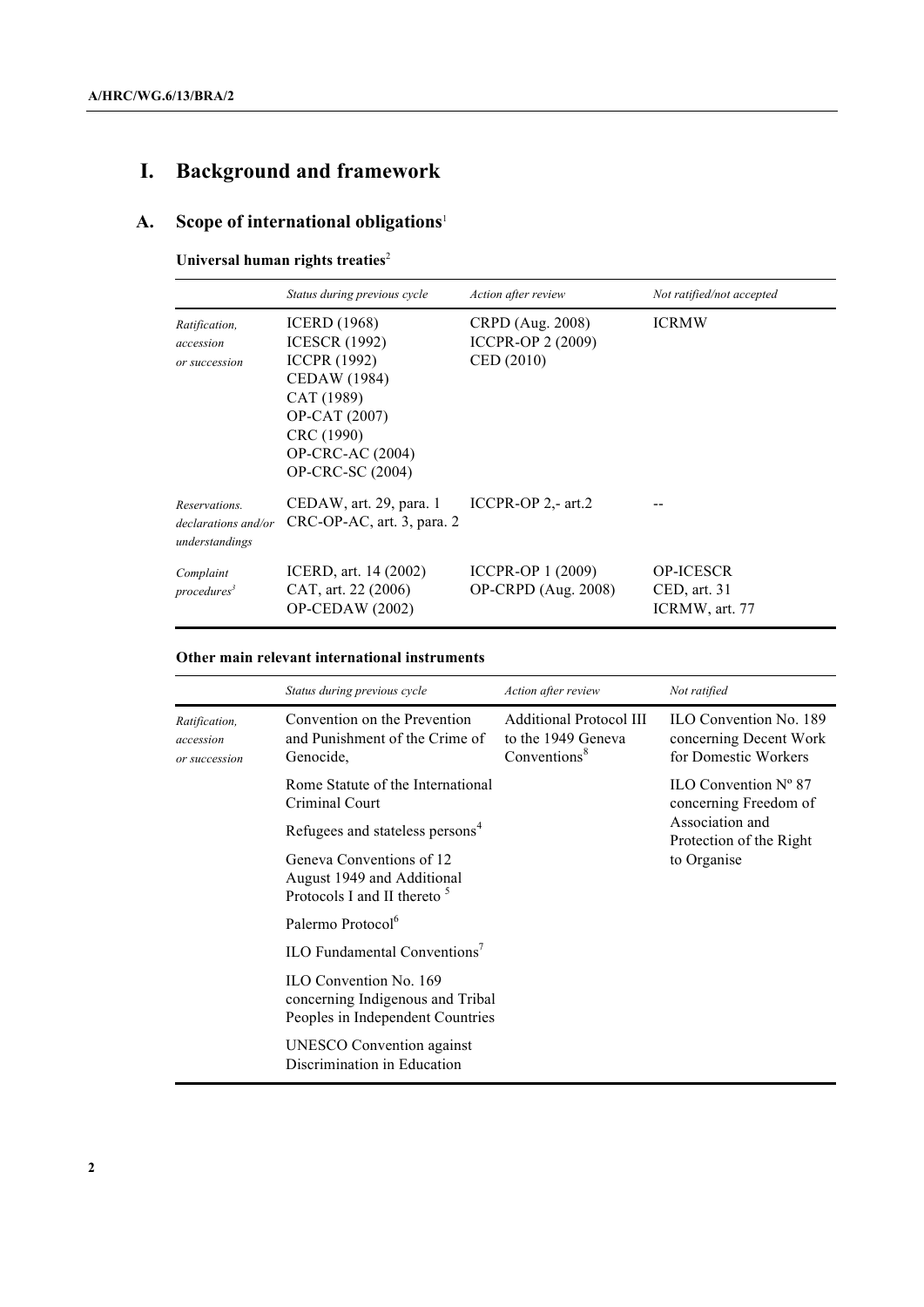1. In 2009, the Committee on Economic, Social and Cultural Rights (CESCR) invited Brazil to consider ratifying the Optional Protocol to ICESCR and the ICRMW<sup>9</sup> In 2012, the Committee on the Elimination of Discrimination against Women (CEDAW) encouraged Brazil to consider ratifying  $ICRMW<sup>10</sup>$  and the International Labour Convention No. 189 concerning Decent Work for Domestic Workers. 11

#### **B. Constitutional and legislative framework**

2. In 2010, the Special Rapporteur on contemporary forms of slavery recommended that the Government adopt a clearer definition of the crime of slave labour, which would better assist the Federal Police to investigate and file criminal cases. She further advised that the minimum criminal penalty for slave labour should be increased to five years.<sup>12</sup> She added that the Government should legislate special protection and integration mechanisms for victims of slave labour, and strengthen the system of individual compensation.<sup>13</sup>

3. In 2009, the Special Rapporteur on the situation of human rights and fundamental freedoms of indigenous people recommended that, in consultation with indigenous peoples, new legislation be adopted and existing laws reformed in order to implement ILO Convention 169, and in light of the United Nations Declaration on the Rights of Indigenous Peoples.<sup>14</sup>

4. The Office of the United Nations High Commissioner for Refugees (UNHCR) noted that the national migration law was outdated, which resulted in migrants using the asylum process in an attempt to legalize their stay in Brazil. UNHCR observed that a new bill on immigration contained important advances, i.e. granting of visas under humanitarian grounds.<sup>15</sup> It also referred to a draft bill on statelessness which would enable the establishment of a statelessness status determination procedure and guarantee the issuance of a Brazilian ID for recognized stateless persons.<sup>16</sup>

#### **C. Institutional and human rights infrastructure and policy measures**

5. In 2009, the Special Rapporteur on the right to food recommended that Brazil strengthen the protection of the right to food by establishing an independent national institution for the promotion and protection of human rights, in accordance with the Paris Principles, as it had committed itself to do under the UPR.<sup>17</sup>

6. The Special Rapporteur on contemporary forms of slavery recommended that the National Commission for the Eradication of Slave Labour provide for stronger coordination between the different key actors in the fight against slave labour. He also recommended that civil society organizations be included in the discussion, coordination and implementation of specific programmes within State plans.<sup>18</sup>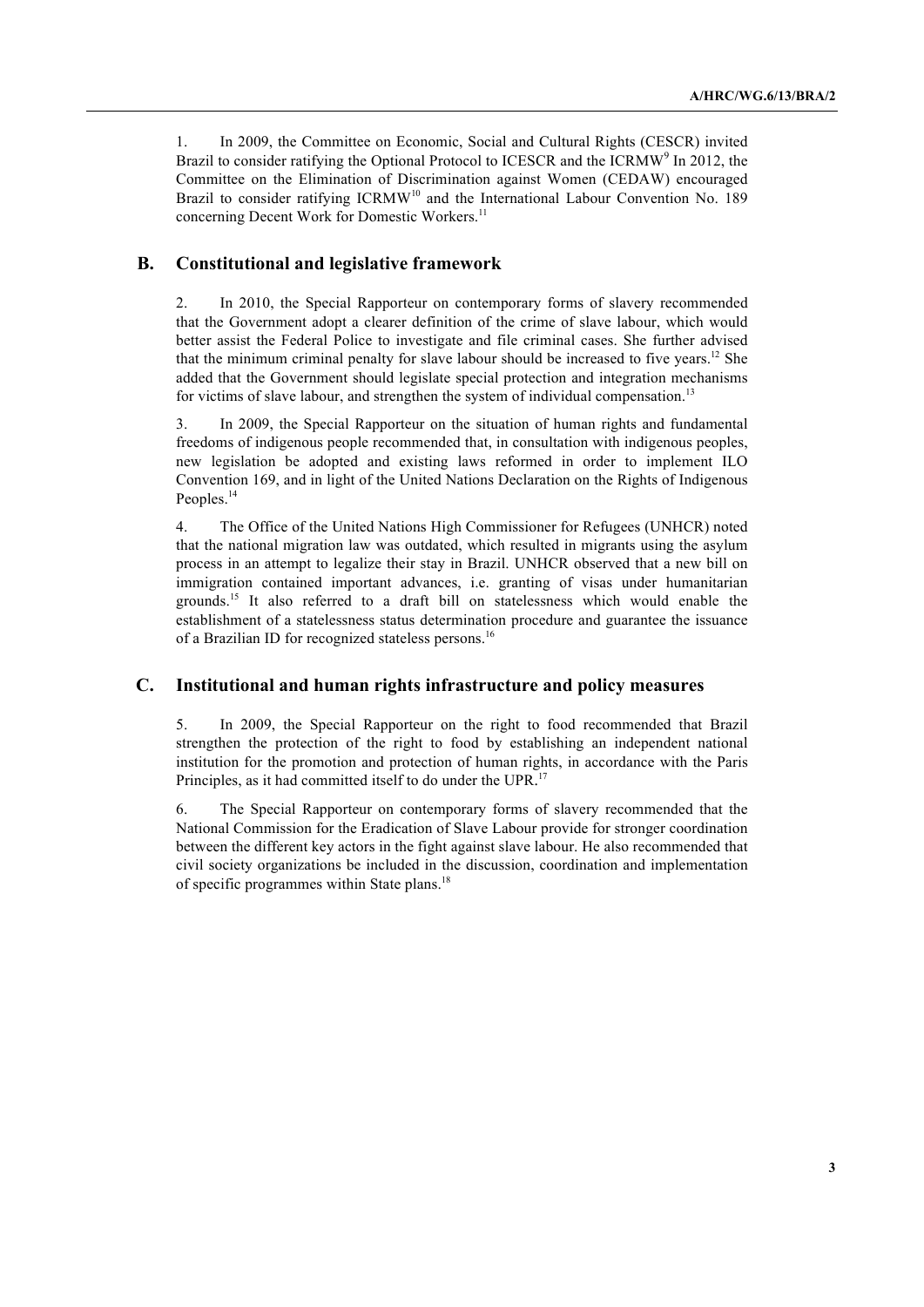# **II. Cooperation with human rights mechanisms**

## **A. Cooperation with treaty bodies**<sup>19</sup>

#### **1. Status of reporting**

| Treaty body  | Concluding observations<br>included in previous<br>review | Latest report<br>submitted since<br>previous review | Latest<br>concluding<br>observations | Reporting status                                                                                                 |
|--------------|-----------------------------------------------------------|-----------------------------------------------------|--------------------------------------|------------------------------------------------------------------------------------------------------------------|
| <b>CERD</b>  | March 2004                                                |                                                     |                                      | Eighteenth to twentieth reports<br>overdue since 2008                                                            |
| <b>CESCR</b> | May 2003                                                  | Aug. 2007                                           | June 2009                            | Third report due in 2014                                                                                         |
| HR Committee | Nov. 2005                                                 |                                                     |                                      | Third report overdue since 2009                                                                                  |
| <b>CEDAW</b> | <b>July 2007</b>                                          | Aug. 2010                                           |                                      | Eight report due in 2016                                                                                         |
| <b>CAT</b>   | May 2001                                                  |                                                     |                                      | Second to sixth reports overdue<br>since 1994, 1998, 2002, 2006<br>and 2010 respectively                         |
| <b>CRC</b>   | Oct. 2004                                                 |                                                     |                                      | Second to fourth reports overdue<br>since 2007, Initial CRC-OP-SC<br>and CRC-OP-AC reports<br>overdue since 2006 |
| <b>CRPD</b>  |                                                           |                                                     |                                      | Initial report overdue since 2010                                                                                |
| <b>CED</b>   |                                                           |                                                     |                                      | Initial report due in 2012                                                                                       |

#### **2. Responses to specific follow-up requests by treaty bodies**

*Concluding observations*

| Treaty body  | Due in          | Subject-matter                                                                                                                      | Submitted in |
|--------------|-----------------|-------------------------------------------------------------------------------------------------------------------------------------|--------------|
| <b>CEDAW</b> | March 2014      | Trafficking in persons <sup>20</sup>                                                                                                |              |
|              |                 | Women's access to health,<br>legislation criminalizing abortion;<br>prevention of sexually transmitted<br>diseases and $HIV/AIDS21$ |              |
| <b>Views</b> |                 |                                                                                                                                     |              |
| Treaty body  | Number of views | <b>Status</b>                                                                                                                       |              |
|              |                 |                                                                                                                                     |              |

7. CESCR invited Brazil to submit a core document.<sup>22</sup> The Subcommittee on Prevention of Torture (SPT) visited Brazil in September 2011. The report of the visit is confidential.<sup>23</sup>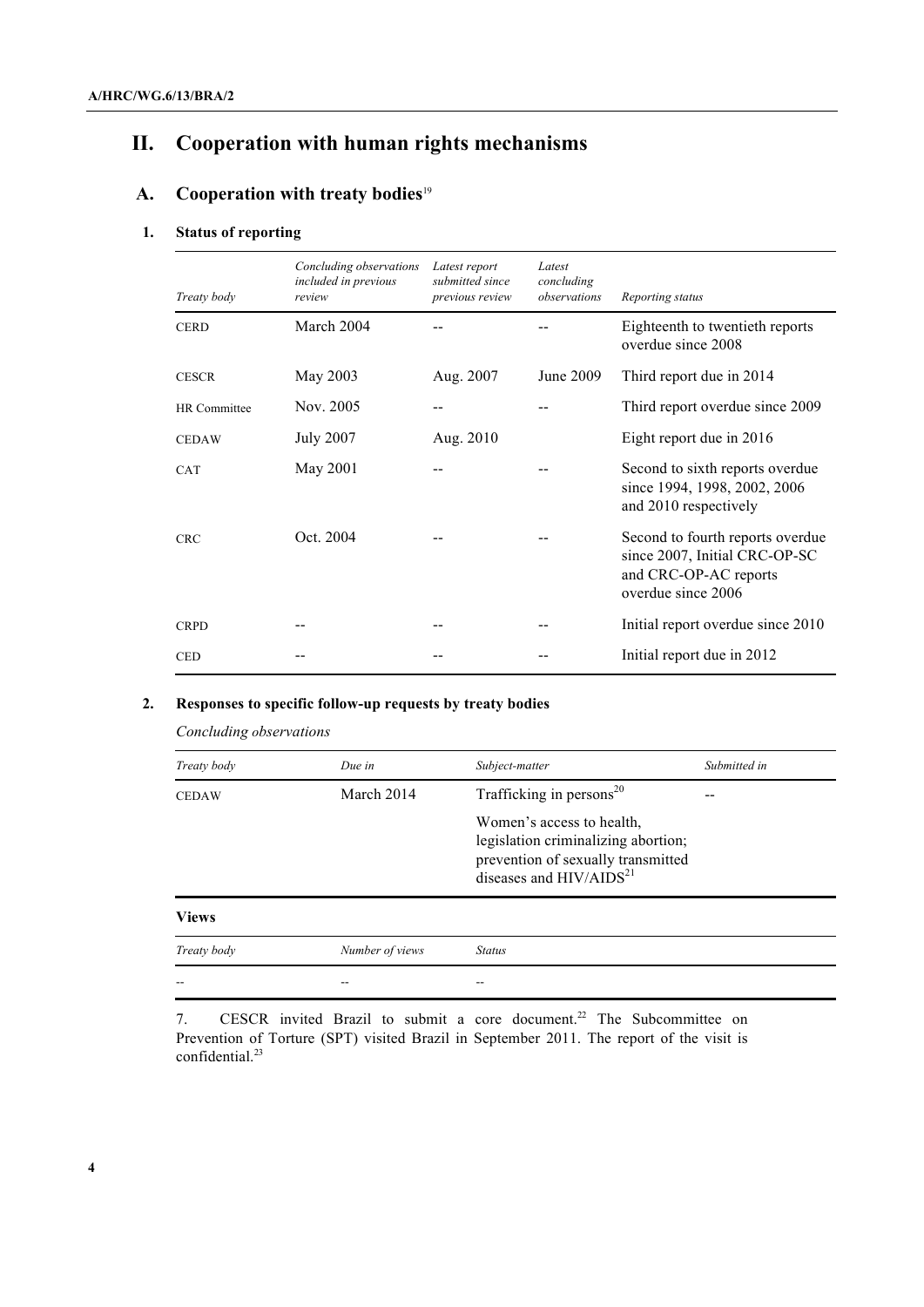#### **B.** Cooperation with special procedures<sup>24</sup>

|                                                          | Status during previous cycle                                                            | Current status |
|----------------------------------------------------------|-----------------------------------------------------------------------------------------|----------------|
| Standing invitation                                      | Yes                                                                                     | <b>Yes</b>     |
| Visits undertaken                                        |                                                                                         |                |
| Visits agreed to in principle                            |                                                                                         |                |
| <i>Visits requested</i>                                  |                                                                                         |                |
| Responses to letters of allegation<br>and urgent appeals | 35 communications were sent. The<br>Government replied to 8 of these<br>communications. |                |

#### **C. Cooperation with the Office of the High Commissioner for Human Rights**

8. During a visit in November 2009, the High Commissioner for Human Rights noted that Brazil still faced enormous human rights challenges. She signed a Memorandum of Intent with the Government designed to strengthen South-South cooperation on human rights, increase compliance with the United Nations human rights system, and maximize the promotion and protection of human rights. $^{25}$ 

9. Brazil made contributions to OHCHR in 2008, 2010 and 2011, and to the three humanitarian funds in 2008.<sup>26</sup>

### **III. Implementation of international human rights obligations**

#### **A. Equality and non-discrimination**

10. CESCR was concerned at the persistence of negative gender roles, which could render women more vulnerable to domestic and other forms of violence.<sup>27</sup>

11. The ILO Committee of Experts on the Application of Conventions and Recommendations noted, in 2010, that women were overrepresented in domestic work, production for family consumption and unpaid work. The Committee requested the Government to continue efforts to ensure full equality of opportunity and treatment for women, persons of African descent and indigenous persons.<sup>28</sup>

12. CEDAW was concerned at the disadvantaged position of women in rural and remote areas, the most affected by poverty and extreme poverty.<sup>29</sup> It recommended that Brazil implement local developments plans.<sup>3</sup>

13. CESCR noted that there remained a significant discrepancy between the life expectancy and poverty levels of the black and white populations, while noting that the overall poverty indicators had improved. It recommended that Brazil take appropriate measures to address this discrepancy through a sharper focus on health and poverty eradication programmes.<sup>31</sup>

14. CESCR welcomed the Brazil Free of Homophobia Programme.<sup>32</sup>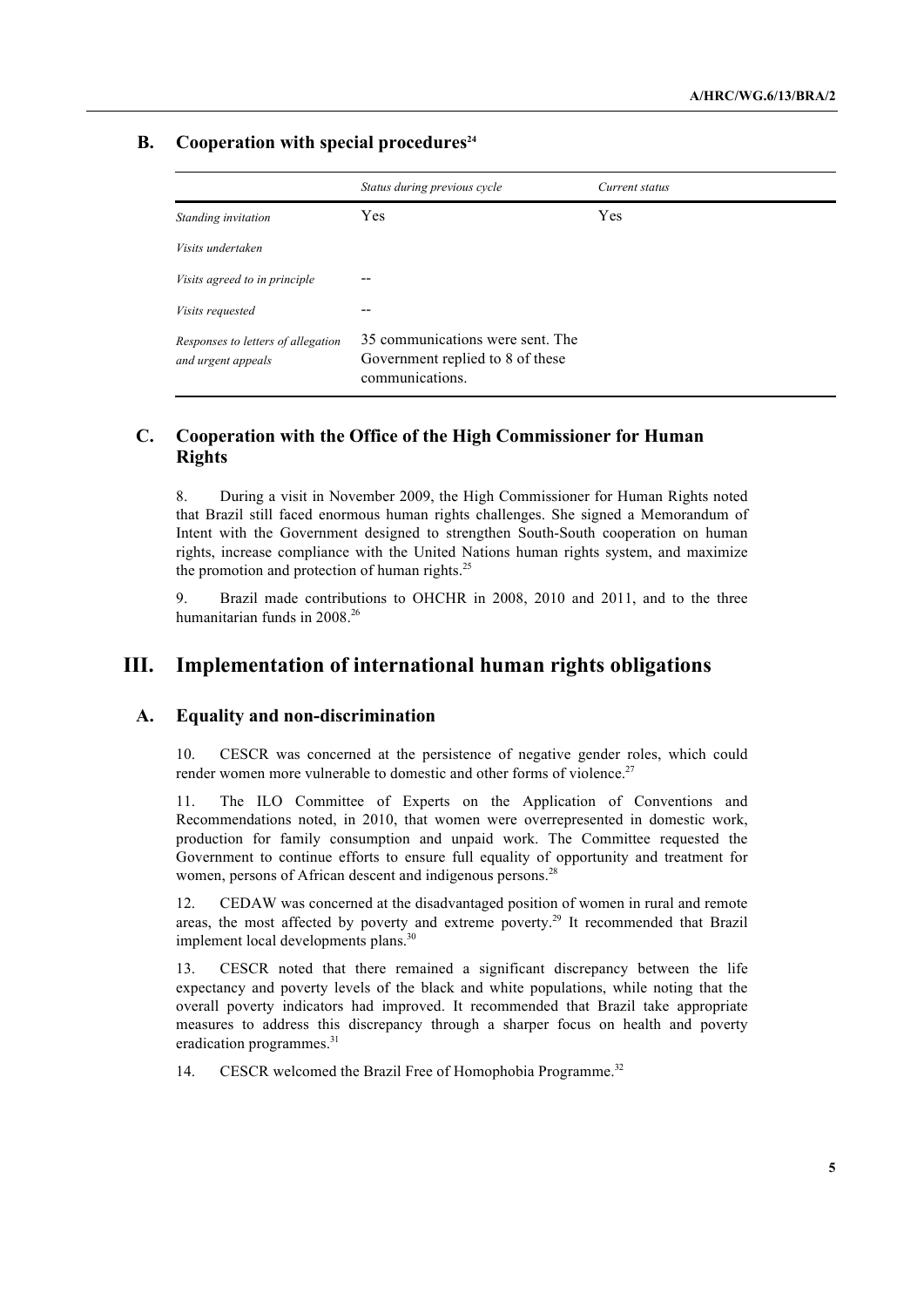#### **B. Right to life, liberty and security of the person**

15. The High Commissioner for Human Rights recalled the urgent need for effective measures to combat extrajudicial executions, torture and cruel, inhuman or degrading treatment. She added that the high rate of homicides in Brazil's overcrowded prisons, and allegations of widespread torture and inhumane conditions were alarming and unacceptable and the fact that the vast majority of those incarcerated were Afro-Brazilians was equally disturbing. 33

16. In 2010 the Special Rapporteur on extrajudicial, summary or arbitrary executions noted that Brazil had taken important steps to address unlawful killings since his 2007 visit.34 However, extrajudicial executions remained pervasive. Almost no steps had been taken to address the grave problem of on-duty police killings, or to reduce the high numbers of so-called "resistance" killings. Most of the killings were still never investigated. He also noted that little action had been taken to reduce prison violence.<sup>35</sup>

17. The Special Rapporteur recommended that the Government work towards abolishing the separate system of military police;<sup>36</sup> that the federal Government implement more effective measures to tie state funding to compliance with measures aimed at reducing the incidence of extrajudicial executions by police; $37$  that police under investigation for crimes constituting extrajudicial executions be removed from active duty;<sup>38</sup> that police ombudsman offices, as they existed in most states, be reformed so as to be better able to provide external oversight;<sup>39</sup> and that State Institutes of Forensic Medicine be made fully independent.<sup>40</sup>

18. In 2009, the Special Rapporteur reported on deaths in prisons and the lack of necessary oversight and protection of persons in custody. Impunity for most killings was rampant because of deficiencies throughout the criminal justice system, including with respect to police investigations, forensic analysis, prosecutors' powers, the judiciary, witness protection, and ombudsman offices. He proposed a range of recommendations to address these issues.<sup>41</sup>

19. CEDAW was concerned at the precarious conditions and overcrowding of some detention facilities and the difficulties faced by women prisoners' to access to justice.<sup>42</sup> It urged Brazil to reduce the number of women in conflict with the law; develop comprehensive gender-sensitive policies and programmes aimed at facilitating women's access to justice, ensuring fair trial guarantees, and improve the conditions of women's detention facilities according to international standards.<sup>43</sup>

20. The High Commissioner for Human Rights expressed concerns about the high levels of violence directed at women, hoping more could be done to help women across the country make use of the laws and projects designed to protect them.<sup>44</sup>

21. CESCR was concerned at the prevalence of sexual abuse of and violence against children, particularly girls, and recommended that instances of abuse and neglect of children be properly investigated.<sup>45</sup>

22. The Special Rapporteur on contemporary forms of slavery recommended that slave labour offences clearly fall under federal jurisdiction.<sup>46</sup>

23. The ILO Committee of Experts noted that despite a series of measures adopted by the Government to combat slave labour, many workers continued to be victims of inhumane and degrading conditions of work, debt bondage or internal trafficking for the exploitation of their labour.<sup>47</sup> For many years, the Committee has been concerned with the very low number of convictions by the criminal courts under section 149 of the Penal Code for the reduction of a person to a condition akin to slavery.<sup>48</sup>

24. CEDAW regretted that Brazil had not yet adopted a comprehensive anti-trafficking legislation. It was concerned at information that women and girls were exploited for the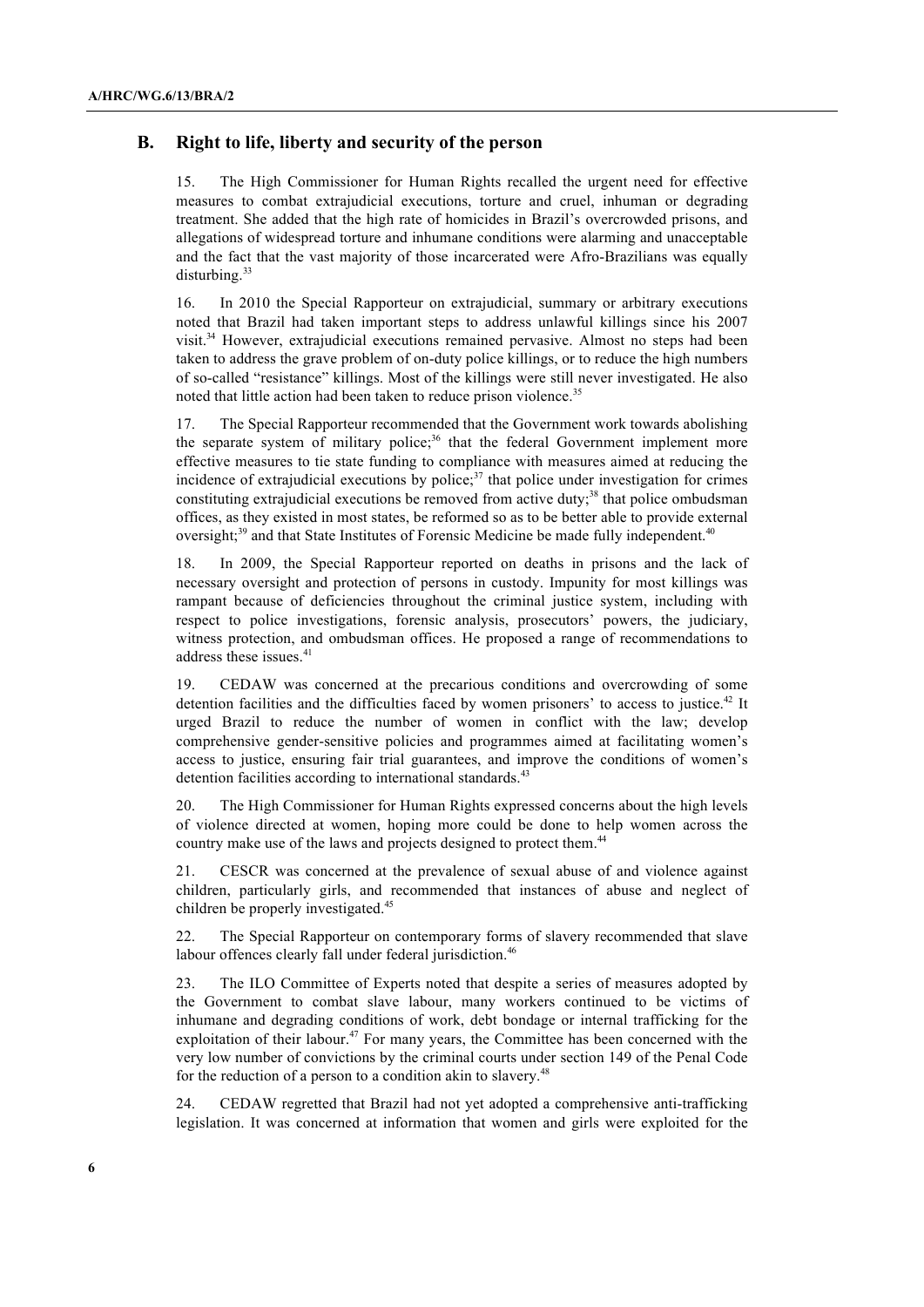purposes of prostitution or employment in some regions where development projects were being implemented and in touristic zones in the northeast.<sup>49</sup> It recommended that Brazil consider adopting a comprehensive law against trafficking in persons, in line with the Palermo Protocol.<sup>50</sup>

25. The Special Rapporteur on contemporary forms of slavery recommended that the Government fully comply with the Trafficking Protocol, for example by criminalizing all forms of trafficking (including for economic exploitation) and all those involved in trafficking human beings.<sup>51</sup>

26. CESCR was concerned that child labour continued to be widespread, despite measures taken and the reduction in the cases of child labour for the 5-9 years age group.<sup>52</sup>

27. The ILO Committee of Experts welcomed the measures taken by the Government to abolish child labour, which it considered to be an affirmation of its political will to combat this problem. Nevertheless, it observed with concern the situation of children who were forced to work out of necessity, and strongly encouraged the Government to redouble its efforts to improve the situation.<sup>5</sup>

28. CESCR was concerned that many children continued to live on the streets where they remained vulnerable to abuse, including sexual abuse and other forms of exploitation, despite efforts in this regard. 54

29. UNICEF noted that complementary analyses based on risk indicators associated with age group, sex, race, and environment showed that lethal violence against adolescents was a phenomenon that marked life in large cities.<sup>55</sup>

#### **C. Administration of justice, including impunity and the rule of law**

30. The Special Rapporteurs on extrajudicial, summary or arbitrary executions and on the independence of judges and lawyers transmitted a communication to the Government in August 2011 regarding information on the killing of a judge of the State of Rio de Janeiro known for her efforts to confront criminal gangs and death squads and for convicting members of vigilante gangs and corrupt police officers. The Special Rapporteurs received reports mentioning that many judges were under threat because of their functions. The Special Rapporteurs referred to reports by the National Council for Justice of 69 threatened judges, and to studies from the Justice Ministry on a "most wanted" death list including more than 90 judges. They underlined that if impunity for such crimes prevailed, the work of judges would be at serious risk, thereby impinging on the effective independence of the judiciary and the consolidation of the rule of law and democracy.<sup>56</sup>

31. CEDAW noted the role of the Supreme Court in guaranteeing the rights of men and women in the implementation of the Maria da Penha Law on domestic and family violence against women (Law 11340), and its decision on equal rights and obligations for same-sex couples.57 However, it was concerned about the lack of expertise within the judiciary to deal with domestic violence, <sup>58</sup> and urged Brazil to provide systematic training to judges, prosecutors and lawyers on women's rights and violence against women as well as on the Maria da Penha Law.<sup>59</sup>

32. In 2010, the ILO Committee of Experts was concerned about allegations concerning the murder of 11 trade unionists between 1993 and 2009 and the attempted murders of trade unionists.<sup>60</sup>

33. In 2011, the High Commissioner for Human Rights welcomed the establishment of a National Truth Commission as an important step towards unravelling truth about past human rights violations.<sup>61</sup>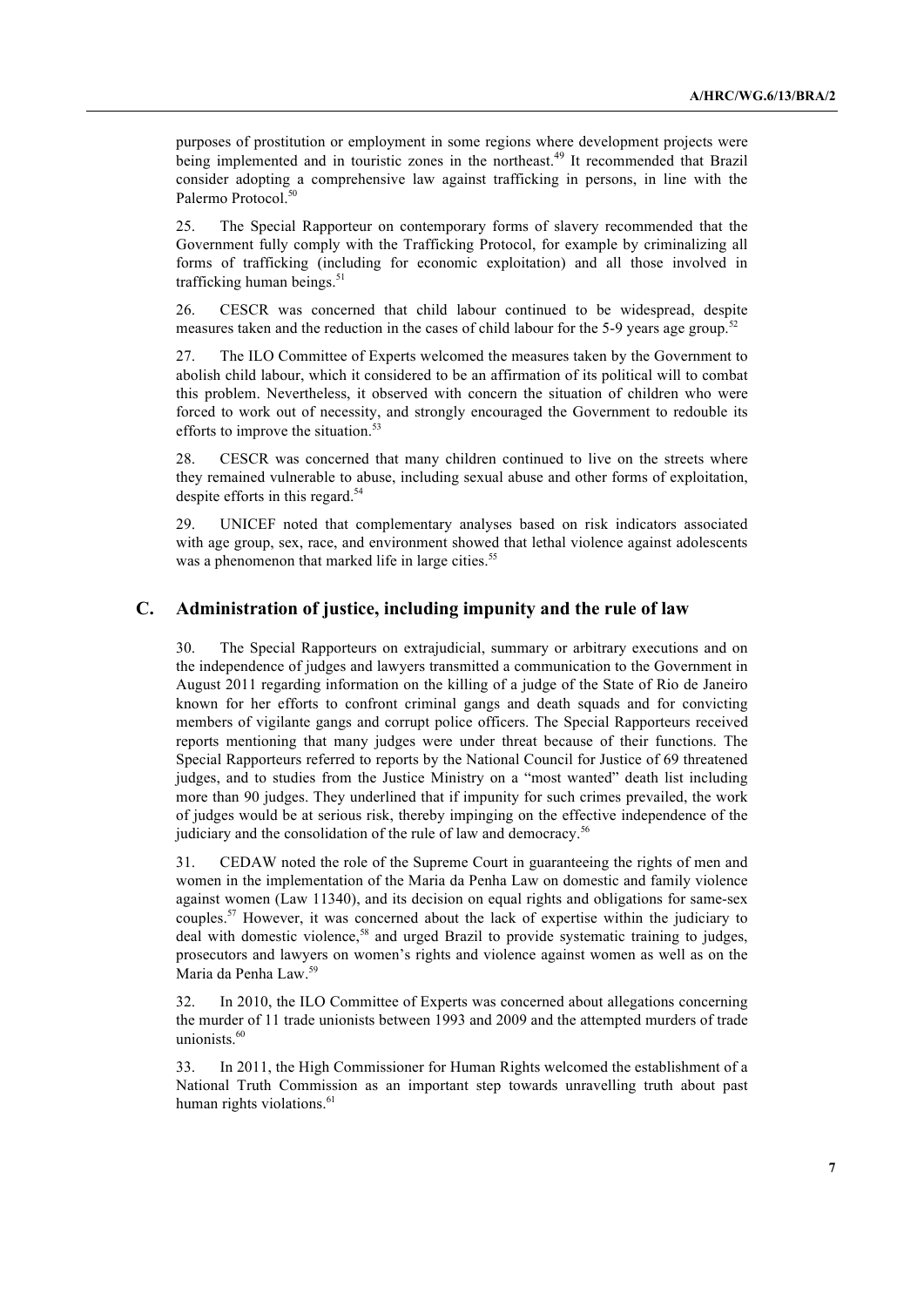#### **D. Freedom of religion or belief, expression, association and peaceful assembly, and right to participate in public and political life**

34. During her 2010 mission, the Independent Expert in the field of cultural rights was informed that religious teaching was offered in public schools in at least 11 States, with irregularities detrimental to freedom of religion and belief, to the recognition of Afro-Brazilian religions, and to the laic character of the State.<sup>62</sup> She highlighted the need to undertake participatory processes involving communities and persons of African descent with a view to adopting effective measures to address religious intolerance in the education system.<sup>63</sup>

35. UNESCO noted that the safety of journalists in Brazil continued to be poor. Between 2008-2011, UNESCO's Director General had condemned five killings of media professionals, most of them related to organized crime and local politics (reprisals for investigative journalism against local corruption practices). 64

36. UNESCO acknowledged the decision by the Supreme Federal Tribunal in 2009 to strike down the Press Law of 1967 that allowed for harsh penalties for libel and slander. However, it noted that the main regulatory framework regarding freedom of expression and press freedom was outmoded, dating back to 1962. Lack of media pluralism, the absence of an independent regulator and weak public service broadcasting were highlighted as three outstanding challenges. It also noted that the Federal Government was discussing a new regulatory framework.<sup>65</sup>

37. UNESCO underlined that Brazil still did not have a law on freedom of information. A bill sent to Congress in 2009 remained under Senate analysis for the moment.<sup>66</sup>

38. The High Commissioner for Human Rights expressed concerns at the delegitimization of the work of human rights defenders in some parts of Brazil, particularly in the south and in certain urban areas. She encouraged the Government to remain dedicated to providing effective protection and security to human rights defenders. $67$ 

39. The Special Rapporteur on the right to food noted that politically tense situations particularly those involving land disputes and the implementation of large infrastructure projects — could still result in violent repression by State security forces. He urged Brazil, at federal, state and municipal levels, to take all measures necessary to ensure that legitimate forms of protest and social activism enjoy the protections provided by international human rights standards.<sup>68</sup>

40. A 2011 United Nations Statistics Division source indicated that the proportion of seats held by women in the national parliament decreased from 8.8 per cent in 2010 to 8.6 per cent in 2011.<sup>69</sup>

41. CEDAW recommended that Brazil strengthen its efforts to adopt legislation aimed at increasing the de facto participation of women in political life and pursue sustained policies to promote women's full and equal participation in decision-making.<sup>70</sup>

#### **E. Right to work and to just and favourable conditions of work**

42. CEDAW was concerned that the wage gap between men and women fluctuated between 17 per cent and 40 per cent depending on the race, ethnicity, and education.<sup>71</sup> It was also concerned that stereotypes related to gender and race contributed to the segregation of Afro-descendent and indigenous women into lower quality jobs.<sup>72</sup> It recommended that Brazil adopt measures in the formal labour market, including temporary special measures, to eliminate occupational segregation based on stereotypes related to gender, race and ethnicity.<sup>73</sup>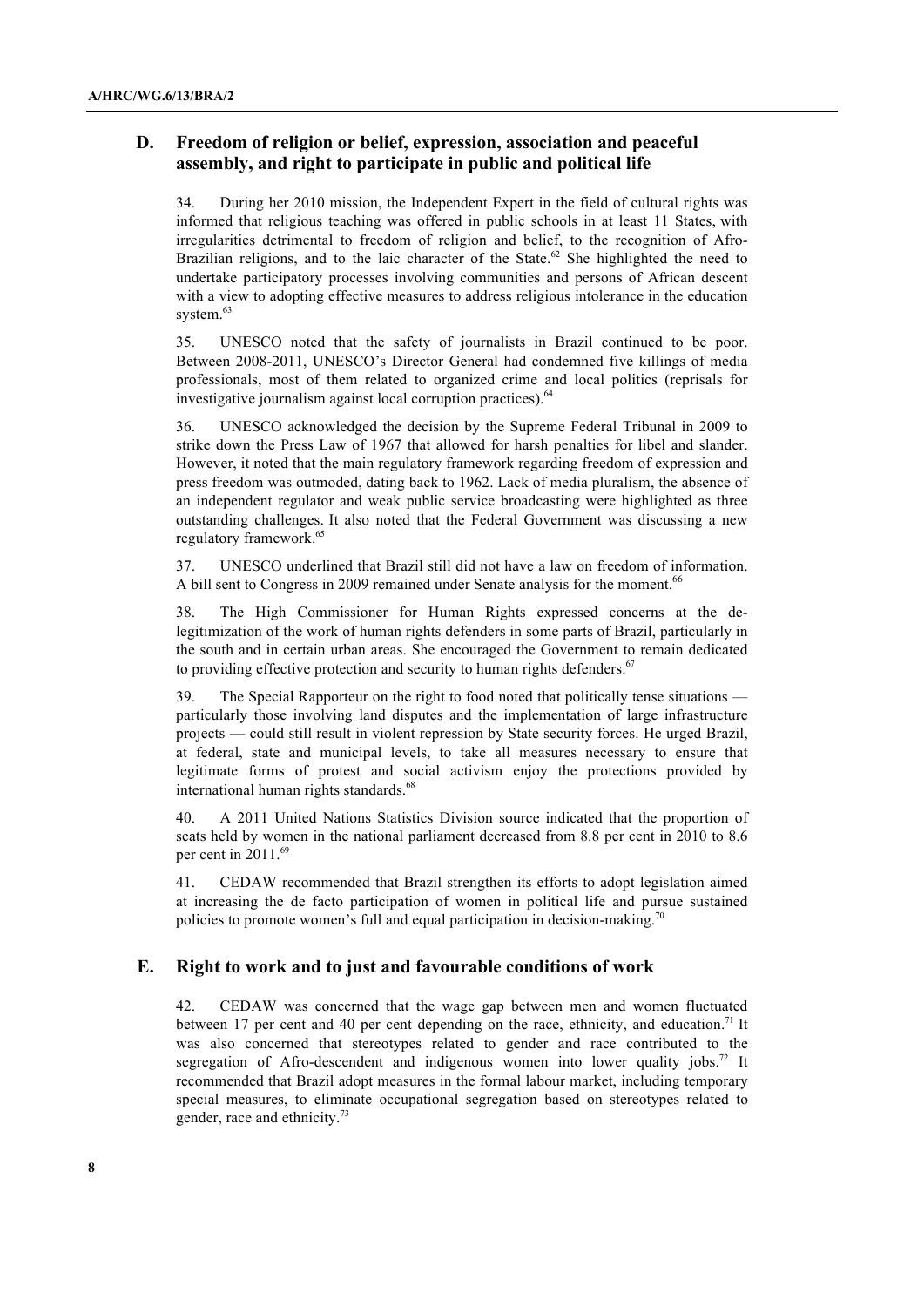43. CESCR noted persisting inequalities in access to employment and in working conditions, based on gender and race.<sup>74</sup>

44. The ILO Committee of Experts noted, in 2010, that no action had been taken to combat discrimination in employment on the basis of political opinion.<sup>75</sup>

45. CESCR was concerned at reports that membership in trade unions frequently resulted in the blacklisting of members and leaders and recommended that Brazil take effective measures to ensure that employees participating in trade unions are able to freely exercise their rights.<sup>76</sup>

46. CEDAW noted with concern that article 7 of the Constitution granted domestic workers only 9 out of 34 rights granted to other categories of workers.<sup>77</sup> It recommended that Brazil grant the full range of rights to women domestic workers and take measures to eliminate discrimination against Afro-descendent women domestic workers.<sup>78</sup>

#### **F. Right to social security and to an adequate standard of living**

47. CESCR remained concerned about the persistent inequalities in economic conditions and social injustice prevailing in Brazil between different regions, communities and individuals, despite positive measures taken by the Government.<sup>79</sup>

48. CESCR was concerned that, despite its significant contribution to poverty reduction, the Family Grant Programme (*Bolsa Familia*) was subject to limitations and recommended that Brazil extend it to cover the large number of families that do not receive the benefit. It also recommended that the Government ensure equal access to the Programme for the poorest families, particularly indigenous families.<sup>80</sup>

49. While noting that Brazil would invest heavily in infrastructure for the forthcoming World Cup and Olympics, the High Commissioner for Human Right suggested this could be done with a view to bringing lasting benefits to the poorest and most marginalized urban inhabitants.<sup>81</sup> In 2011, the Special Rapporteur on the right to adequate housing expressed concern about what appeared to be a pattern of lack of transparency, consultation, dialogue, fair negotiation and participation of affected communities in evictions undertaken or planned in connection with the World Cup and Olympics.<sup>82</sup>

50. CESCR was concerned at the high proportion of the population excluded from any form of social security, and at the fact that the majority of domestic workers were not eligible for any social security benefits and the provision for persons who had not been able to contribute to the social security system was inadequate.<sup>83</sup>

51. CESCR welcomed the National School Food Programme established to provide meals free of charge for 37 million children in public schools.<sup>84</sup> UNICEF noted that the rates of stunting and underweight had fallen dramatically since 1990, partly thanks to the *Fome Zero* (zero hunger) programme. 85

52. While commending Brazil for its remarkable progress in reducing malnutrition and poverty by creating and scaling up "Zero Hunger" programmes, the Special Rapporteur on the right to food noted that major challenges remained.<sup>86</sup>

53. The Special Rapporteur on the right to food also stressed that the Government should pursue and scale up the strategy to ensure a more equitable redistribution of land, in accordance with the Voluntary Guidelines to support the progressive realization of the right to adequate food in the context of national food security.<sup>87</sup>

54. CESCR noted that more than six million people in Brazil lived in precarious urban settlements, that there was a large number of homeless people and that significant migration inflows into urban areas had exacerbated the housing shortage.<sup>88</sup>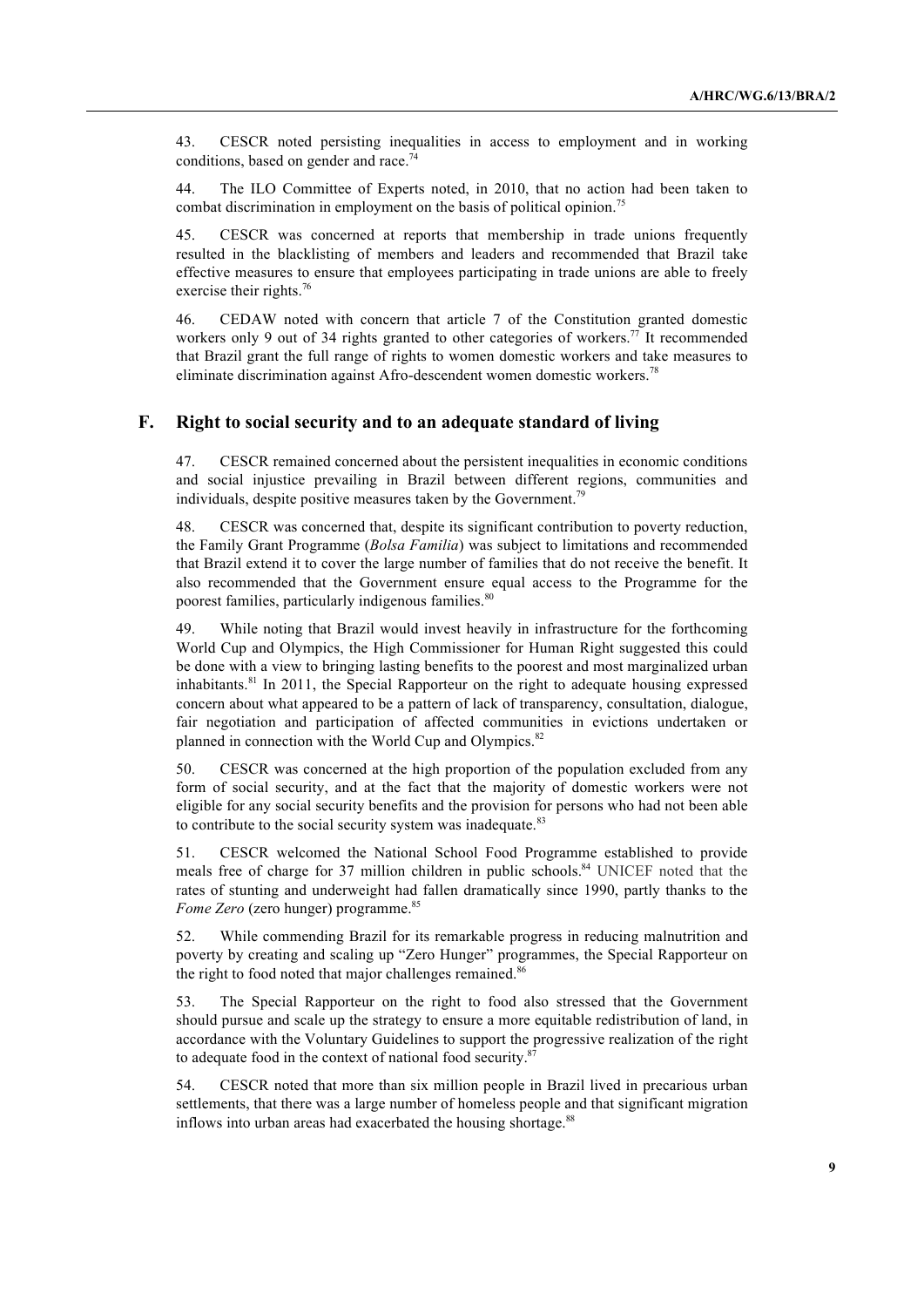#### **G. Right to health**

55. CESCR was concerned that maternal mortality rates remained extremely high and that the risk of maternal death disproportionately affected marginalized communities, particularly Afro-Brazilians, indigenous women and women from rural areas. It was particularly concerned that the majority of maternal deaths were preventable with adequate medical care. 89

56. A 2011 United Nations Statistics Division source indicated that the children underfive mortality rate per 1,000 live births decreased from 21 in 2009 to 19 in 2010, while the infant mortality rate (0-1 year) per 1,000 live births decreased from 18 in 2009 to 17 in  $2010^{90}$ 

57. UNICEF noted that a National Health and Nutrition Survey 2008/2009 showed that one in five indigenous children under 5 had lower height than expected for their age. More than half suffered from anaemia. In the Northern region, the situation was even worse: 41.1 per cent were below the expected height and 66 per cent had anaemia. Almost 38 per cent of indigenous children had diarrhoea in the week preceding the survey. Among indigenous women, health problems were identified that were not detected in the non-indigenous urban population: overweight (30.2 per cent), obesity (15.7 per cent) and blood pressure (8.9 per cent), as well as nutrition issues such as anaemia (32.7 per cent women and 35.2 per cent for pregnant women).<sup>91</sup>

58. CESCR welcomed the compulsory licensing of HIV/AIDS antiretroviral drugs in order to make them affordable and enable the extension of treatment to all patients.<sup>92</sup> It was concerned at the growing number of HIV/AIDS cases registered during the last decade.<sup>93</sup>

59. CEDAW was concerned at the feminization of the HIV/AIDS infection in Brazil.<sup>94</sup> It recommended that Brazil assess the implementation of the *Rede Cegonha* programme<sup>95</sup> and expedite the review of legislation criminalizing abortion in order to remove punitive provisions imposed on women.<sup>96</sup> CESCR noted that clandestine abortions remained a major cause of death among women.<sup>97</sup>

60. CESCR noted with concern that it was still permissible to promote the use of tobacco through advertising and recommended that Brazil take measures to ban the promotion of tobacco products and enact legislation to ensure that all enclosed public environments were completely tobacco-free.<sup>98</sup>

61. The Special Rapporteur on the situation of human rights and fundamental freedoms of indigenous people recommended that the Ministry of Health, in consultation with the National Indian Foundation FUNAI and indigenous peoples, continue efforts to improve the delivery of health services to indigenous peoples, especially in remote areas, with attention to the special needs of indigenous women and children.<sup>99</sup>

#### **H. Right to education**

62. CESCR was concerned that 43 per cent of children between 7 and 14 did not complete the eighth grade of basic education at the proper age. It recommended that Brazil conduct a study to establish the factors which contributed to children failing to complete primary school and implement strategies to address the problem.<sup>100</sup>

63. CESCR noted that illiteracy rates remained a problem in Brazil and that inequalities persisted in literacy levels between the white and black populations. The average illiteracy rate was significantly higher in rural areas in the north.<sup>101</sup>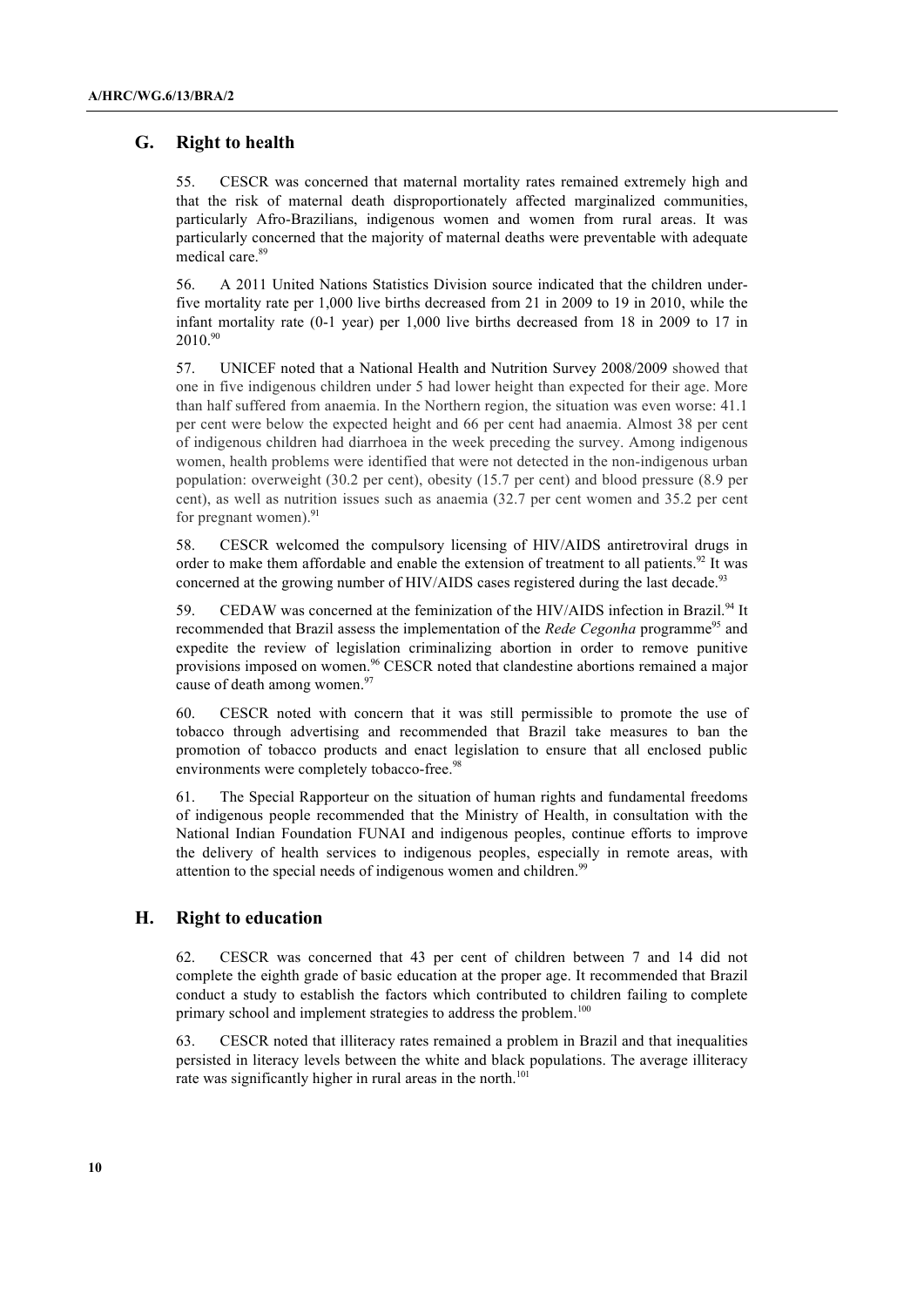64. UNICEF referred to a study conducted in 2009 on the situation of Brazilian children and adolescents that showed that, despite major progress, inequalities still prevailed in the country's development model. In the educational field, these inequalities were largely determined upon where the children and adolescents lived: regional and urban-rural inequalities; colour-related inequalities: black and indigenous children were more affected by educational inequalities; disability-related inequalities: it was more difficult for disabled children and adolescents to have access to school and to stay in it. The most revealing indicators were those measuring access to early childhood education and secondary education.<sup>102</sup>

#### **I. Cultural rights**

65. UNESCO noted that Brazil had adopted specific laws on the cultures of indigenous peoples and people of African descent. These included Law 11.645 of 2008, which sought to promote public awareness of indigenous cultures and rights in the media and in the education system.<sup>103</sup>

66. CESCR noted with concern that the enjoyment of the right to cultural life was largely limited to the educated and/or affluent segments of society and that cultural resources and assets were concentrated in large cities, with relatively little provision for smaller regions and towns.<sup>104</sup>

67. The Independent Expert on cultural rights encouraged Brazil to strengthen efforts to combat ongoing discrimination and intolerance and take a stronger stand and redouble measures to protect persons and sites associated with religions of African origin, by addressing the persistence of racism in Brazilian society and the negative image of African religions sometimes diffused by followers of other religions and/or the media.<sup>10</sup>

#### **J. Persons with disabilities**

68. CESCR was concerned that persons with disabilities still suffered discrimination in access to employment despite the quotas in both the public and private sectors.<sup>106</sup>

#### **K. Minorities and indigenous peoples**

69. The High Commissioner for Human Rights stated that most persons of indigenous origin were not benefitting from the country's economic progress, and were being held back by discrimination and indifference, chased out of their lands and into forced labour. She noted that the Afro-Brazilian population was facing problems in terms of implementation of socio-economic programmes and discrimination.<sup>107</sup>

70. The ILO Committee of Experts considered that the recognition and effective protection of the rights of the Quilombola communities of Alcántara to the lands that they traditionally occupied, in accordance with article 14 of Convention  $N^{\circ}$  169, was of vital importance for safeguarding the integrity of these peoples and, consequently, for respecting the other rights established in the Convention.<sup>108</sup>

71. The Special Rapporteur on the situation of human rights and fundamental freedoms of indigenous people recommended that every effort should be made to enhance the control of indigenous peoples over their communities, territories and natural resources. He advised that relevant Government agencies should, to the extent possible, facilitate greater decisionmaking power by indigenous peoples over the delivery of services in their communities, and assist them to develop the capacity to effectively exercise that power.<sup>109</sup>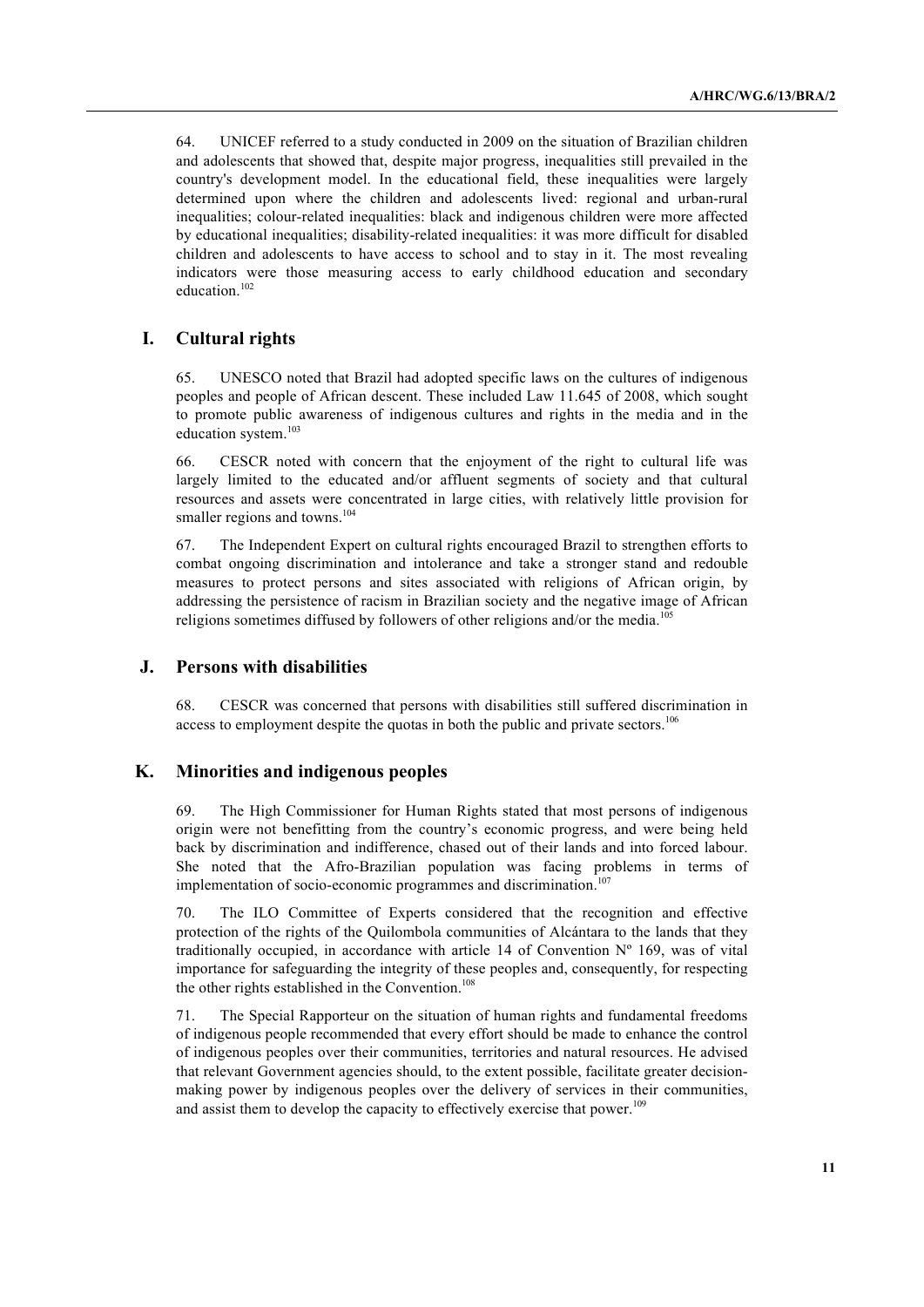72. The Special Rapporteur added that in exercising whatever powers they had with regard to indigenous lands, all public institutions and authorities, at the federal and state levels, should be aware of and conform their conduct to the relevant provisions of ILO Convention No. 169 and other applicable international instruments which provided protection of indigenous peoples' rights to lands and natural resources. He added that these protections should be strengthened by domestic legislation.<sup>110</sup>

73. The ILO Committee of Experts emphasized that governments had the obligation to consult the peoples covered by ILO Convention  $N^{\circ}$  169 whenever consideration was being given to measures which may affect them directly, with the objective of achieving agreement or consent to the proposed measures.<sup>111</sup> The Committee reminded that consultation and participation must constitute a genuine dialogue, by means of appropriate mechanisms.<sup>112</sup>

74. CESCR was concerned at the slow progress in the land reform process notwithstanding the constitutional rights to property and self-determination, as well as the enactment of legislation to facilitate the demarcation of land belonging to the indigenous peoples. It recalled its recommendation that Brazil expeditiously complete the process of demarcation and allocation of indigenous land in accordance with the Constitution and existing laws.<sup>113</sup>

#### **L. Migrants, refugees and asylum-seekers**

75. UNHCR was concerned that, in 2010, a new law gave permission to the military armed forces at the borders to search persons, vehicles, vessels and aircraft, as well as make arrests. It was concerned that many refugees could thus be intercepted as illegal migrants, especially in the Amazon Region. UNHCR recommended that the Government effectively deal with mixed migration flows, ensuring access of persons in need of international protection to fair and adequate RSD procedures by establishing protection-sensitive entry mechanisms and ensuring adequate training of the Federal Police and the Armed Forces.<sup>114</sup>

76. UNHCR noted the lack of human resources of the National Committee for Refugees to allow for adequate processing of the growing number of asylum applications. It recommended that the Government ensure that all asylum-seekers are given the opportunity of a personal interview, and enhance the quality of the refugee status determination procedures. In the event of a denial of recognition of refugee status, the asylum-seeker should be informed about the reasoning for the rejection to allow an appeal.<sup>115</sup>

77. UNHCR noted that more efforts were needed to facilitate the local integration of refugees, including those being resettled to Brazil from first countries of asylum, and to ensure that their specific protection needs were effectively addressed.<sup>116</sup>

78. UNHCR recommended the establishment of more public shelters to accommodate persons in need of international protection arriving to Brazil, as reception of refugees remained problematic. Shelter and housing for asylum-seekers and refugees was described as a great challenge. $117$ 

79. UNHCR emphasised that refugees faced some level of discrimination due to the misinterpretation of the meaning of the word refugee, which appeared on their official ID. It recommended that Brazil ensure the expeditious issuance of national identity cards to recognized refugees by the Federal Police to facilitate their integration.<sup>118</sup>

80. UNHCR noted that refugees continued to face obstacles in having their foreign educational and professional diplomas recognized in Brazil and recommended, that the autonomous public universities and professional associations, in coordination with the Ministry of Education, facilitate their recognition.<sup>119</sup>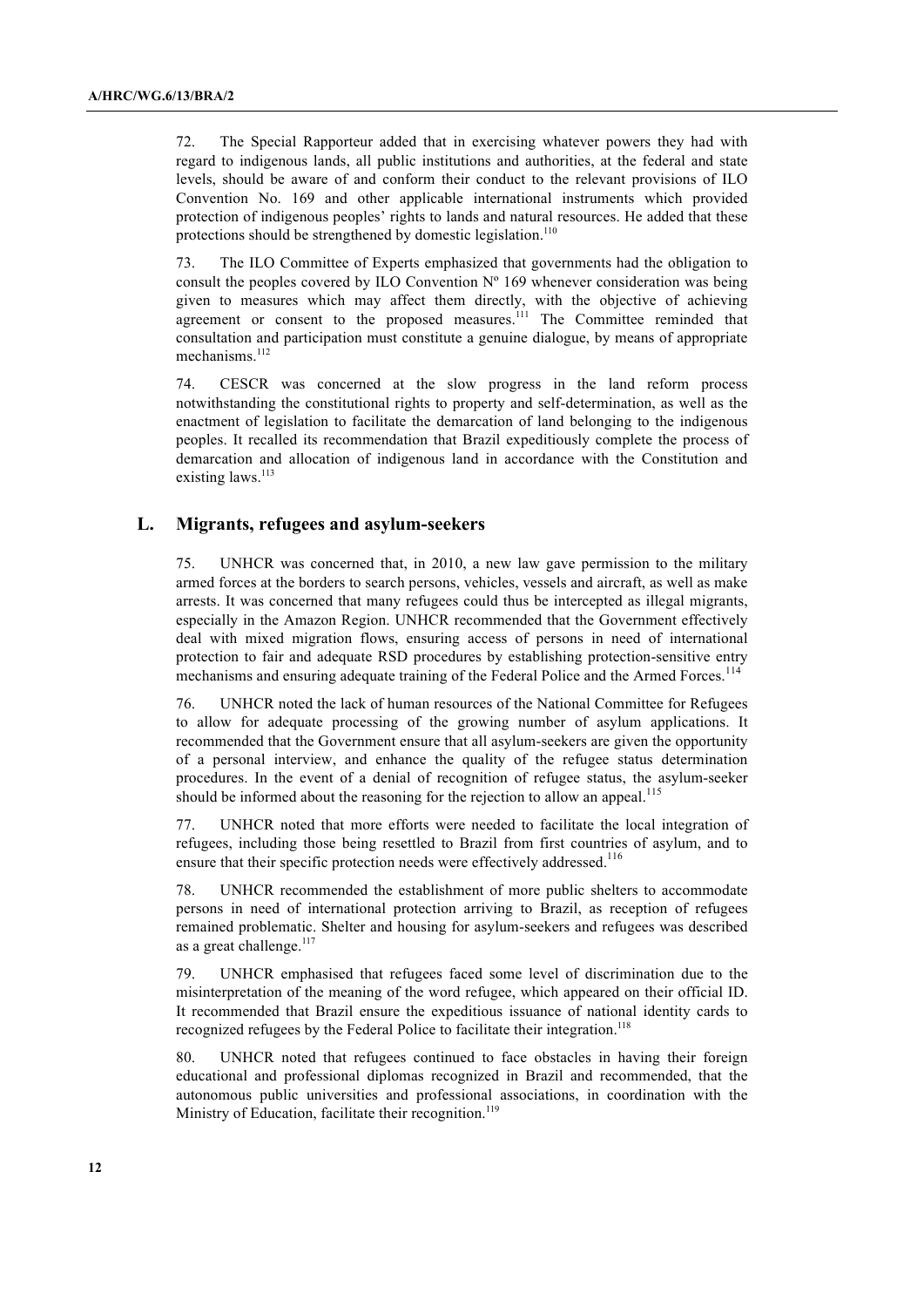#### **M. Right to development and environmental issues**

81. CESCR recommended that Brazil take the necessary measures to combat continued deforestation in order to ensure the effective enjoyment of economic, social and cultural rights, especially by indigenous and vulnerable groups.<sup>120</sup>

82. The Special Rapporteur on the right to food recommended that pursuit of access to foreign markets and the greater degree of openness of the domestic market to trade be accompanied by serious consideration of the effects — economic, social and environmental — on different groups and on the sustainability of the process seen in its entirety.<sup>121</sup>

#### *Notes*

- $1$  Unless indicated otherwise, the status of ratifications of instruments listed in the table may be found in Multilateral Treaties Deposited with the Secretary-General: Status as at 1 April 2009 (ST/LEG/SER.E/26), supplemented by the official website of the United Nations Treaty Collection database, Office of Legal Affairs of the United Nations Secretariat, http://treaties.un.org/. Please also refer to the United Nations Compilation from the previous cycle(s), UN document A/HRC/WG.6/1/BRA/2.
- <sup>2</sup> The following abbreviations have been used for this document:

| <b>ICERD</b>      | International Convention on the Elimination of All Forms of Racial                            |
|-------------------|-----------------------------------------------------------------------------------------------|
|                   | Discrimination                                                                                |
| <b>ICESCR</b>     | International Covenant on Economic, Social and Cultural Rights                                |
| <b>OP-ICESCR</b>  | Optional Protocol to ICESCR                                                                   |
| <b>ICCPR</b>      | International Covenant on Civil and Political Rights                                          |
| <b>ICCPR-OP 1</b> | Optional Protocol to ICCPR                                                                    |
| <b>ICCPR-OP 2</b> | Second Optional Protocol to ICCPR, aiming at the abolition of the death<br>penalty            |
| <b>CEDAW</b>      | Convention on the Elimination of All Forms of Discrimination against                          |
|                   | Women                                                                                         |
| <b>OP-CEDAW</b>   | Optional Protocol to CEDAW                                                                    |
| <b>CAT</b>        | Convention against Torture and Other Cruel, Inhuman or Degrading<br>Treatment or Punishment   |
| OP-CAT            | Optional Protocol to CAT                                                                      |
| <b>CRC</b>        | Convention on the Rights of the Child                                                         |
| OP-CRC-AC         | Optional Protocol to CRC on the involvement of children in armed conflict                     |
| OP-CRC-SC         | Optional Protocol to CRC on the sale of children, child prostitution and child<br>pornography |
| <b>ICRMW</b>      | International Convention on the Protection of the Rights of All Migrant                       |
|                   | Workers and Members of Their Families                                                         |
| <b>CRPD</b>       | Convention on the Rights of Persons with Disabilities                                         |
| <b>OP-CRPD</b>    | Optional Protocol to CRPD                                                                     |
| <b>CED</b>        | International Convention for the Protection of All Persons from Enforced                      |
|                   | Disappearance                                                                                 |

- $3\,$  In the previous compilation a table contained information on the recognition of specific competences of treaty bodies, namely, Individual complaints: ICERD, art. 14, CAT, art. 22, ICRMW, art. 77, and CED, art. 31; Inquiry procedure: OP-CEDAW, arts. 8 and 9; CAT, art. 20; OP-CRPD, arts. 6 and 7; Inter-State complaints: ICCPR, art. 41, ICRMW, art. 76, and CED, art. 32.
- <sup>4</sup> 1951 Convention relating to the Status of Refugees and its 1967 Protocol, 1954 Convention relating to the Status of Stateless Persons and 1961 Convention on the Reduction of Statelessness.
- <sup>5</sup> Geneva Convention for the Amelioration of the Condition of the Wounded and Sick in Armed Forces in the Field (First Convention); Geneva Convention for the Amelioration of the Condition of Wounded, Sick and Shipwrecked Members of Armed Forces at Sea (Second Convention); Geneva Convention relative to the Treatment of Prisoners of War (Third Convention); Geneva Convention relative to the Protection of Civilian Persons in Time of War (Fourth Convention); Protocol Additional to the Geneva Conventions of 12 August 1949, and relating to the Protection of Victims of International Armed Conflicts (Protocol I); Protocol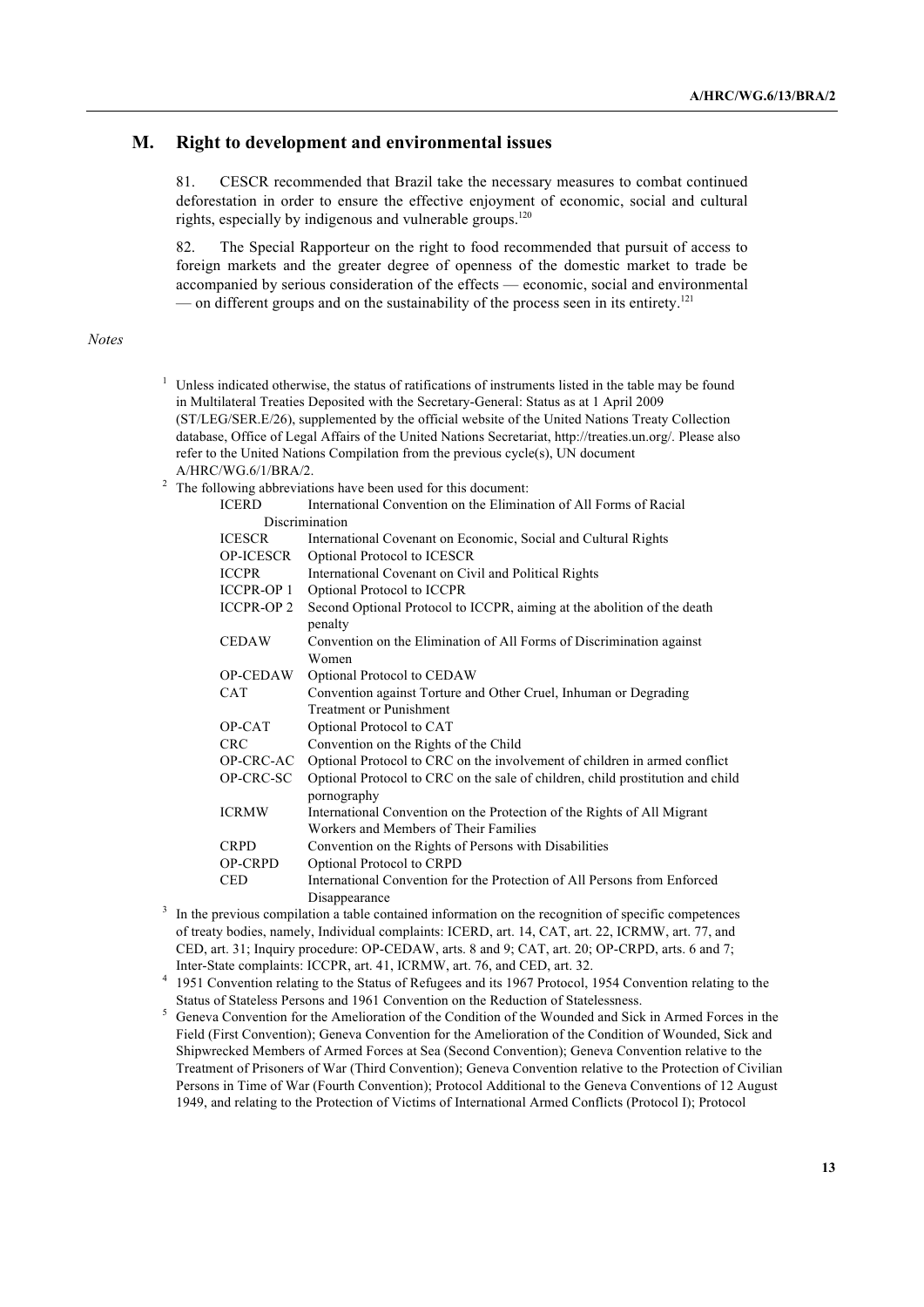Additional to the Geneva Conventions of 12 August 1949, and relating to the Protection of Victims of Non-International Armed Conflicts (Protocol II). For the official status of ratifications, see Federal Department of Foreign Affairs of Switzerland, at www.eda.admin.ch/eda/fr/home/topics/intla/intrea/chdep/warvic.html.

- <sup>6</sup> Protocol to Prevent, Suppress and Punish Trafficking in Persons, Especially Women and Children, supplementing the United Nations Convention against Transnational Organized Crime.
- <sup>7</sup> International Labour Organization Convention No. 29 concerning Forced or Compulsory Labour; Convention No. 105 concerning the Abolition of Forced Labour; Convention No. 98 concerning the Application of the Principles of the Right to Organise and to Bargain Collectively; Convention No. 100 concerning Equal Remuneration for Men and Women Workers for Work of Equal Value; Convention No. 111 concerning Discrimination in Respect of Employment and Occupation; Convention No. 138 concerning Minimum Age for Admission to Employment; Convention No. 182 concerning the Prohibition and Immediate Action for the Elimination of the Worst Forms of Child Labour.
- <sup>8</sup> Protocol Additional to the Geneva Conventions of 12 August 1949, and relating to the Adoption of an Additional Distinctive Emblem (Protocol III).
- <sup>9</sup> Concluding observations of the Committee on Economic, Social and Cultural Rights (E/C.12/BRA/CO/2), para.36. See also A/HRC/15/20/Add/4, paragraph 117 and A/HRC/17/38/Add.1, paragraph 92 (a).
- <sup>10</sup> Concluding observations of the Committee on the Elimination of Discrimination against Women (CEDAW/C/BRA/CO/7), para.39.
- $11$  Ibid., para. 27.
- <sup>12</sup> A/HRC/15/20/Add.4, paras. 102-103.
- <sup>13</sup> Ibid., paras.  $105 107$ .
- <sup>14</sup> A/HRC/12/34/Add.2, para. 93
- <sup>15</sup> UNHCR submission to the UPR on Brazil, 2010, p.3.
- $^{16}$  Ibid., p.2.
- <sup>17</sup> A/HRC/13/33/Add.65, para 51 (d). See also E/C.12/BRA/CO/2, paragraph 7.
- <sup>18</sup> A/HRC/15/20/ Add. 4, paras. 109-110.
- <sup>19</sup> The following abbreviations have been used for this document:

| <b>CERD</b>  | Committee on the Elimination of Racial Discrimination        |
|--------------|--------------------------------------------------------------|
| <b>CESCR</b> | Committee on Economic, Social and Cultural Rights            |
| HR Committee | Human Rights Committee                                       |
| <b>CEDAW</b> | Committee on the Elimination of Discrimination against Women |
| <b>CAT</b>   | Committee against Torture                                    |
| <b>CRC</b>   | Committee on the Rights of the Child                         |
| <b>CRPD</b>  | Committee on the Rights of Persons with Disabilities         |
| <b>CED</b>   | Committee on Enforced Disappearance                          |
|              |                                                              |

- <sup>20</sup> CEDAW/C/BRA/CO/7, para.21.
- $21$  Ibid., para.29.
- <sup>22</sup> E/C.12/BRA/CO/2, para.38.
- <sup>23</sup> SPT press release: Prevention of Torture: UN human rights body presents confidential preliminary observations to the Government of Brazil available at
- http://www.ohchr.org/EN/NewsEvents/Pages/DisplayNews.aspx?NewsID=11457&LangID=E
- <sup>24</sup> Abbreviations used follow those contained in the communications report of special procedures (A/HRC/18/51 and Corr.1).
- <sup>25</sup> HCHR Press release, November 2011, UN human rights chief hails landmark agreement with Brazil available at
	- http://www.ohchr.org/en/NewsEvents/Pages/DisplayNews.aspx?NewsID=9618&LangID=E. See also
- OHCHR 2009 Report, Activities and Results, pp. 46 and.120. 26 OHCHR 2008 Report, Activities and Results, pp. 174, 179; 182; 183 and 188; OHCHR 2010 Report, Activities and Results pp.79 and 85 and OHCHR 2011 Report, Activities and Results. (forthcoming).

<sup>27</sup> E/C.12/BRA/CO/2, para.14.

- <sup>28</sup> ILO Committee of Experts on the Application of Conventions and Recommendations, Individual Observation concerning ILO Discrimination (Employment and Occupation) Convention 1958 (No. 111), 2010, Geneva, doc. No. (ILOLEX) 062009BRA111, second paragraph. See also E/C.12/BRA/CO/2, paragraph 14.
- <sup>29</sup> CEDAW/C/BRA/CO/7, para.30.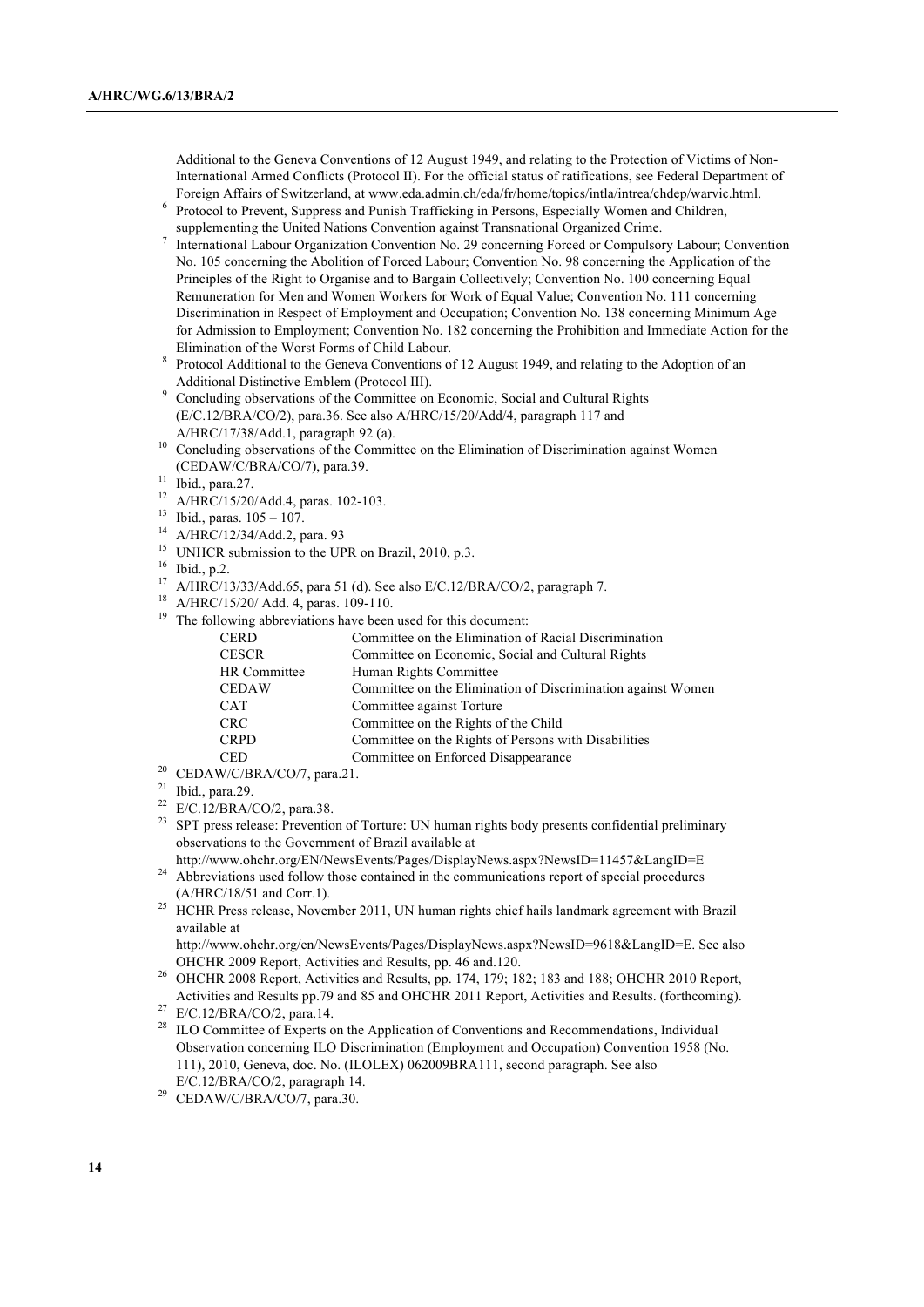- $^{30}$  Ibid., para.31(a).<br> $^{31}$  E/C 12/PP A/CO
- E/C.12/BRA/CO/2, para.11.
- $32$  Ibid., para. 3 (e.)

<sup>33</sup> HCHR, Press Release, November 2009: Brazil's indigenous and Afro-Brazilian populations face serious discrimination available at

- http://www.ohchr.org/en/NewsEvents/Pages/DisplayNews.aspx?NewsID=9622&LangID=E.
- <sup>34</sup> A/HRC/14/24/Add.4, para.62.
- $35$  Ibid., para.64.
- <sup>36</sup> Ibid., appendix, para. 4.
- <sup>37</sup> Ibid., para. 5.
- <sup>38</sup> Ibid., para. 13.
- <sup>39</sup> Ibid., para. 14.
- <sup>40</sup> Ibid., para. 17.
- <sup>41</sup> A/HRC/14/24/Add.4, para.6.
- <sup>42</sup> CEDAW/C/BRA/CO/7, para.32.
- $43$  Ibid., para.33.
- <sup>44</sup> HCHR, Press Release, November 2009: Brazil's indigenous and Afro-Brazilian populations face serious discrimination available at
	- http://www.ohchr.org/en/NewsEvents/Pages/DisplayNews.aspx?NewsID=9622&LangID=E. See also E/C.12/BRA/CO/2, paragraph 21.
- <sup>45</sup> E/C.12/BRA/CO/2, para.22.
- <sup>46</sup> A/HRC/15/20/Add.4, para 104.
- <sup>47</sup> ILO Committee of Experts on the Application of Conventions and Recommendations, Individual Observation concerning ILO Forced Labour Convention 1930 (No. 29), 2010, Geneva, doc. No. (ILOLEX) 062010BRA029, second paragraph. See also E/C.12/BRA/CO/2, paragraph 15.
- <sup>48</sup> ILO Committee of Experts on the Application of Conventions and Recommendations, Individual Observation concerning ILO Forced Labour Convention 1930 (No. 29), 2010, Geneva, doc. No. (ILOLEX) 062010BRA029, thirteenth paragraph.
- <sup>49</sup> CEDAW/C/BRA/CO/7, para.20
- <sup>50</sup> Ibid., para. 21(a).
- <sup>51</sup> A/HRC/15/20/Add.4, para 118.
- <sup>52</sup> E/C.12/BRA/CO/2, para.23.
- <sup>53</sup> ILO Committee of Experts on the Application of Conventions and Recommendations, Individual Observation concerning ILO Minimum Age Convention 1973 (No. 138), 2010, Geneva, doc. No. (ILOLEX) 062010BRA138, fifth paragraph.
- <sup>54</sup> E/C.12/BRA/CO/2, para.24.
- <sup>55</sup> UNICEF submission to the UPR on Brazil, 2011, p.3.
- <sup>56</sup> A/HRC/19/44, p. 62;. see also page 32.
- <sup>57</sup> CEDAW/C/BRA/CO/7, para.7.
- <sup>58</sup> Ibid., para.18.
- <sup>59</sup> Ibid., para.19 (a).
- <sup>60</sup> ILO Committee of Experts on the Application of Conventions and Recommendations, Individual Observation concerning ILO Right to Organise and Collective Bargaining Convention,1949 (No. 98), 2010, Geneva, doc. No. (ILOLEX) 062010BRA098, first paragraph. See also E/C.12/BRA/CO/2, paragraph17.
- $^{61}$  HCHR, Press Release, November 2011, available at http://www.ohchr.org/en/NewsEvents/Pages/DisplayNews.aspx?NewsID=11620&LangID=E.
- $62$  A/HRC/17/38/Add.1, para 77.
- <sup>63</sup> Ibid., para 92 (f).
- $^{64}$  UNESCO submission to the UPR on Brazil, 2011, para.42.
- $^{65}$  Ibid., paras. 34. 35 and 39.<br> $^{66}$  Ibid. para 36.
- $^{66}$  Ibid., para. 36.
- <sup>67</sup> HCHR Statement, November 2009, addressed by High Commissioner for Human Rights on the occasion of the 4th National Seminar on the National Programme of Protection of Human Rights Defenders available at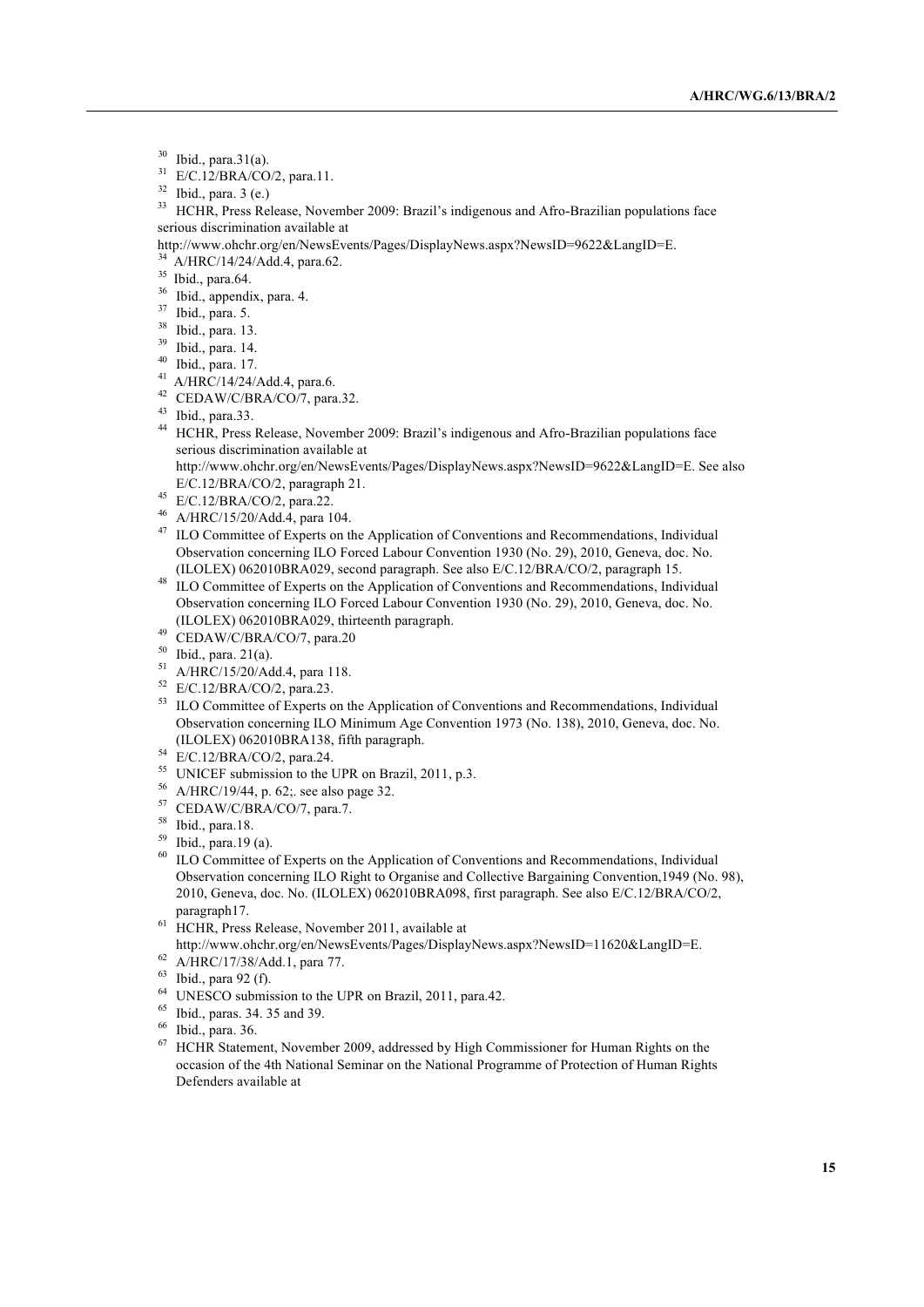http://www.ohchr.org/en/NewsEvents/Pages/DisplayNews.aspx?NewsID=9632&LangID=E. See also A/HRC/15/20/ Add.4, para 101.

- <sup>68</sup> A/HRC/13/33/Add.6, paras. 23, 25 and 51 (f).
- <sup>69</sup> United Nations Statistics Division coordinated data and analyses, available at: http://mdgs.un.org/unsd/mdg.
- <sup>70</sup> CEDAW/C/BRA/CO/7, para.23 (a).
- $71$  Ibid., para.26.
- $72$  Ibid., para.27.
- <sup>73</sup> Ibid., para.27 (b.)
- <sup>74</sup> E/C.12/BRA/CO/2, para.16. See also ILO Committee of Experts on the Application of Conventions and Recommendations. Individual Observation concerning ILO Discrimination (Employment and Occupation) Convention 1958 (No. 111), 2009, Geneva, doc. No. (ILOLEX) 062009BRA111, second paragraph.
- <sup>75</sup> ILO Committee of Experts on the Application of Conventions and Recommendations Individual Observation concerning ILO Discrimination (Employment and Occupation) Convention 1958 (No. 111), 2010, Geneva, doc. No. (ILOLEX) 062009BRA111, first paragraph.
- <sup>76</sup> E/C.12/BRA/CO/2, para.18.
- <sup>77</sup> CEDAW/C/BRA/CO/7, para.12.
- $78$  Ibid., para.13(c).
- <sup>79</sup> E/C.12/BRA/CO/2, para.10.
- $80$  Ibid., para. 20 (a) and (b).
- <sup>81</sup> HCHR, Press Release, November 2009: Brazil's indigenous and Afro-Brazilian populations face serious discrimination available at
- http://www.ohchr.org/EN/NewsEvents/Pages/DisplayNews.aspx?NewsID=9622&LangID=E.
- <sup>82</sup> Press release, 26 April 2011, Brazil off-course for World Cup and Olympics UN housing expert, available at
- http://www.ohchr.org/en/NewsEvents/Pages/DisplayNews.aspx?NewsID=10960&LangID=E.
- <sup>83</sup> E/C.12/BRA/CO/2, para.19.
- <sup>84</sup> Ibid., para.3 (d).
- <sup>85</sup> UNICEF submission to the UPR on Brazil, 2011, p. 2.
- <sup>86</sup> A/HRC/13/33/Add.6, para. 51. 87 Ibid., para 51(i).
- 
- <sup>88</sup> E/C.12/BRA/CO/2, para.25.
- <sup>89</sup> Ibid., para.28.
- <sup>90</sup> United Nations Statistics Division coordinated data and analyses, available at: http://mdgs.un.org/unsd/mdg.
- <sup>91</sup> UNICEF submission to the UPR on Brazil, 2011, p. 3.
- <sup>92</sup> E/C.12/BRA/CO/2, para. 3 (f).
- <sup>93</sup> Ibid., para.27.
- <sup>94</sup> CEDAW/C/BRA/CO/7, para.28.
- $95$  Ibid., para.29 (a).
- <sup>96</sup> Ibid., para.29 (b).
- <sup>97</sup> E/C.12/BRA/CO/2, para. 29.
- <sup>98</sup> Ibid., para.30.
- A/HRC/12/34/Add.2, para 86.
- <sup>100</sup> E/C.12/BRA/CO/2, para.31(a).
- <sup>101</sup> Ibid., para.12.
- <sup>102</sup> UNICEF submission to the UPR on Brazil, 2011, p. 1. See also E/C.12/BRA/CO/2, paragraph 32.
- <sup>103</sup> UNESCO submission to the UPR on Brazil, 2011, para. 15.
- <sup>104</sup> E/C.12/BRA/CO/2, para.33. See also A/HRC/17/38/Add.1, paragraph 92 (b).
- <sup>105</sup> A/HRC/17/38/Add.1, para 92 (d.)
- <sup>106</sup> E/C.12/BRA/CO/2, para.13.
- <sup>107</sup> HCHR, Press Release, November 2009: Brazil's indigenous and Afro-Brazilian populations face serious discrimination available at
	- http://www.ohchr.org/en/NewsEvents/Pages/DisplayNews.aspx?NewsID=9622&LangID=E.